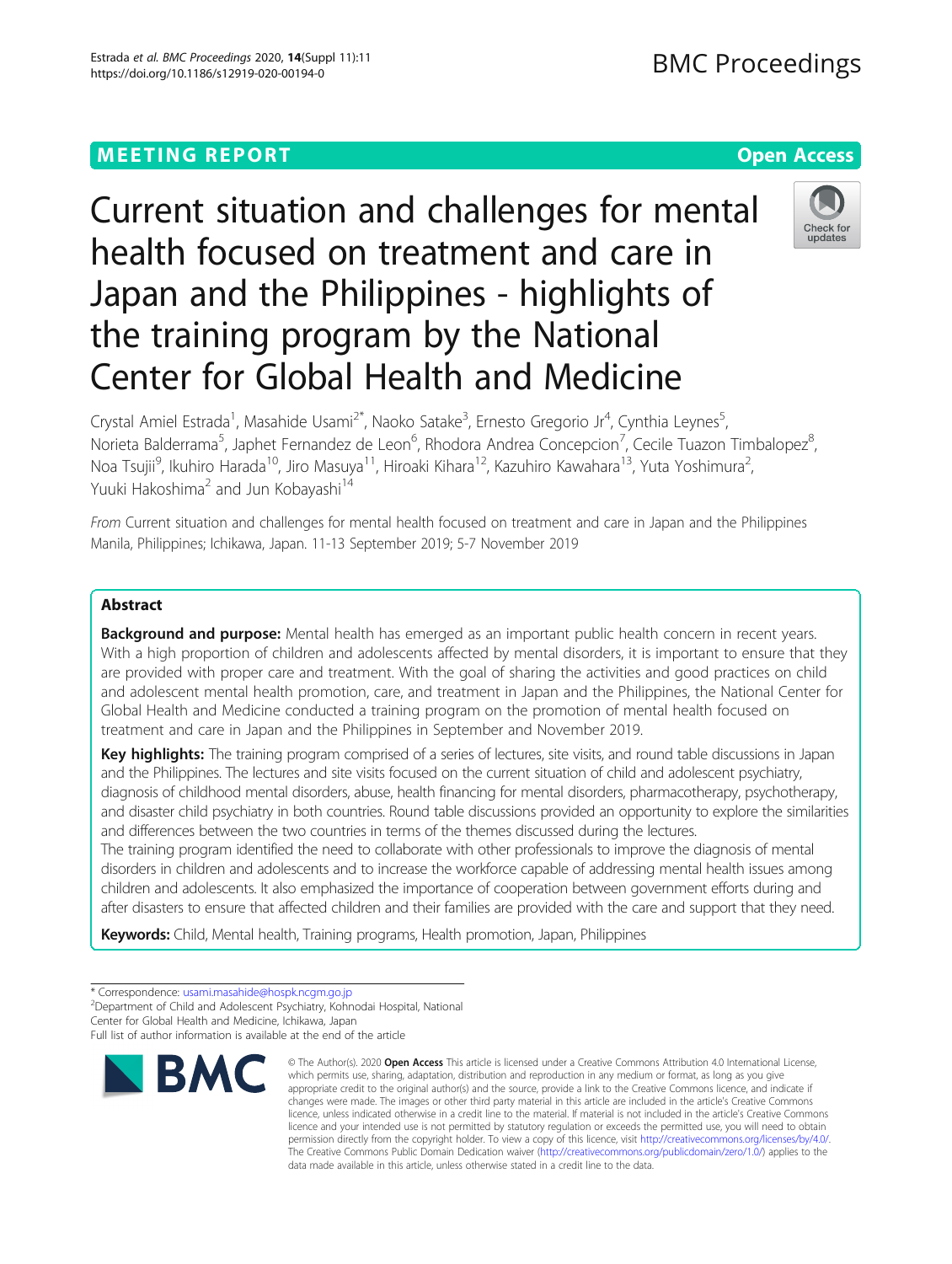## Introduction

## Current situation of mental health in the Western Pacific region

Globally, an estimated 10 to 20% of children and adolescents are affected by mental health problems [[1\]](#page-7-0), with more than half occurring before the age of 14 [\[2](#page-7-0)]. In the Western Pacific Region, mental disorders rank third in the leading causes of disability-adjusted life years (DALY) among children [\[3](#page-7-0)] and the prevalence of suicide attempts is high [\[4](#page-7-0)]. Nevertheless, despite these alarming statistics, the figures may still be underreported due to stigma and taboo which affect help seeking and reporting of mental health problems.

The Mental Health Action Plan of the World Health Organization highlighted the importance of mental health promotion especially in the early stages of life [\[5](#page-7-0)]. Association of South East Asian Countries (ASEAN) countries have reported that mental health education towards students was focused on coping skills whereas teacher training focused on mental illness knowledge and how to provide support to students. Despite these mental health education thrusts, there is limited medical and psychological care available in schools, thus leading to an increased interest in creating an environment that can provide mental health support to students  $[6]$  $[6]$ .

## Background and aim of the training program

Mental health has emerged as an important public health concern in recent years. In the Philippines, the Philippine Mental Health Act came into force in 2019, and it is expected that the general public will be more concerned about mental health services and rights of patients and their families. However, there are only five government hospitals with psychiatric facilities for children, 84 general hospitals with psychiatric units, 46 outpatient facilities, and only 2.0 mental health professionals per 100,000 people [[7\]](#page-7-0).

The population of the Philippines is estimated to be at 100,981,437 [\[8](#page-7-0)]. Over the past 20 years, infant mortality has decreased [\[9](#page-7-0)] and about a third of the entire population are under 14 years old [[10](#page-7-0)]. About 27% of children under 5 years are malnourished.

Children with mental health problems are also a cause of concern in the Philippines [[11](#page-7-0)]. An assessment of the Philippine mental health system reported a 16% prevalence of mental disorders among children [\[12](#page-7-0)]. In addition, the latest Global School-based Student Health Survey found that 16.8% of students aged 13 to 17 attempted suicide one or more times during the 12 months before the survey [\[13](#page-7-0)]. More recent initiatives on establishing the landscape of mental health problems include a nationwide mental health survey being conducted by the Department of Health. This is the first nationwide baseline study that will establish the prevalence of mental disorders in the Philippines. The study is ongoing and the results will be made available by the end of the year.

Despite mental health problems being a cause of concern among children and adolescents in the Philippines, health facilities and human resources for mental health remain limited. Currently, there are only 60 child psychiatrists in the Philippines, with the majority practicing in urban areas such as the National Capital Region. In addition, there are only 11 inpatient and 11 outpatient facilities for children and adolescents, while only 0.28 beds in the mental hospitals are allocated for children and adolescents [[7\]](#page-7-0). With the focus on mental health increasing in the Philippines, it is expected that the medical treatment and mental health promotion needs of children and adolescents in the Philippines will increase in the future.

In Japan, the National Center for Global Health and Medicine (NCGM) shares the Japanese experience in promoting public health practices and medical technology advancement to developing countries. In conjunction with this, the Department of Psychiatry and Child and Adolescent Psychiatry of Kohnodai Hospital conducts training programs focusing on child and adolescent health. In 2017, Kohnodai Hospital co-created a training program for children's mental health in disaster-affected areas in the Philippines [[14\]](#page-7-0). Continuing its thrust on improving child and adolescent mental health, Kohnodai Hospital conducted another training program in partnership with the Philippine Society for Child and Adolescent Psychiatry. This training focused on identifying the current situation and challenges for the promotion of mental health focused on treatment and care in Japan and the Philippines.

The objective of this training was to share the activities and good practices on child and adolescent mental health promotion, care, and treatment in Japan and the Philippines through a series of field visits and discussions. In addition, the training aimed to create a multiinstitutional network for childcare such as medical care, health, education, as well as a network of medical staff of various types of occupations between the two countries.

## Outline of the training program

## Training content

The current program was composed of a training in the Philippines and in Japan. The first training was conducted in Manila, Philippines from September 11 to 13, 2019 (Table [1](#page-2-0)). Seven Japanese mental health professionals, one social worker, and one public health researcher were dispatched to the Philippines as part of the program. The Japanese experts, engaged in providing mental health promotion, care, and management to children and adolescents, discussed with Philippine experts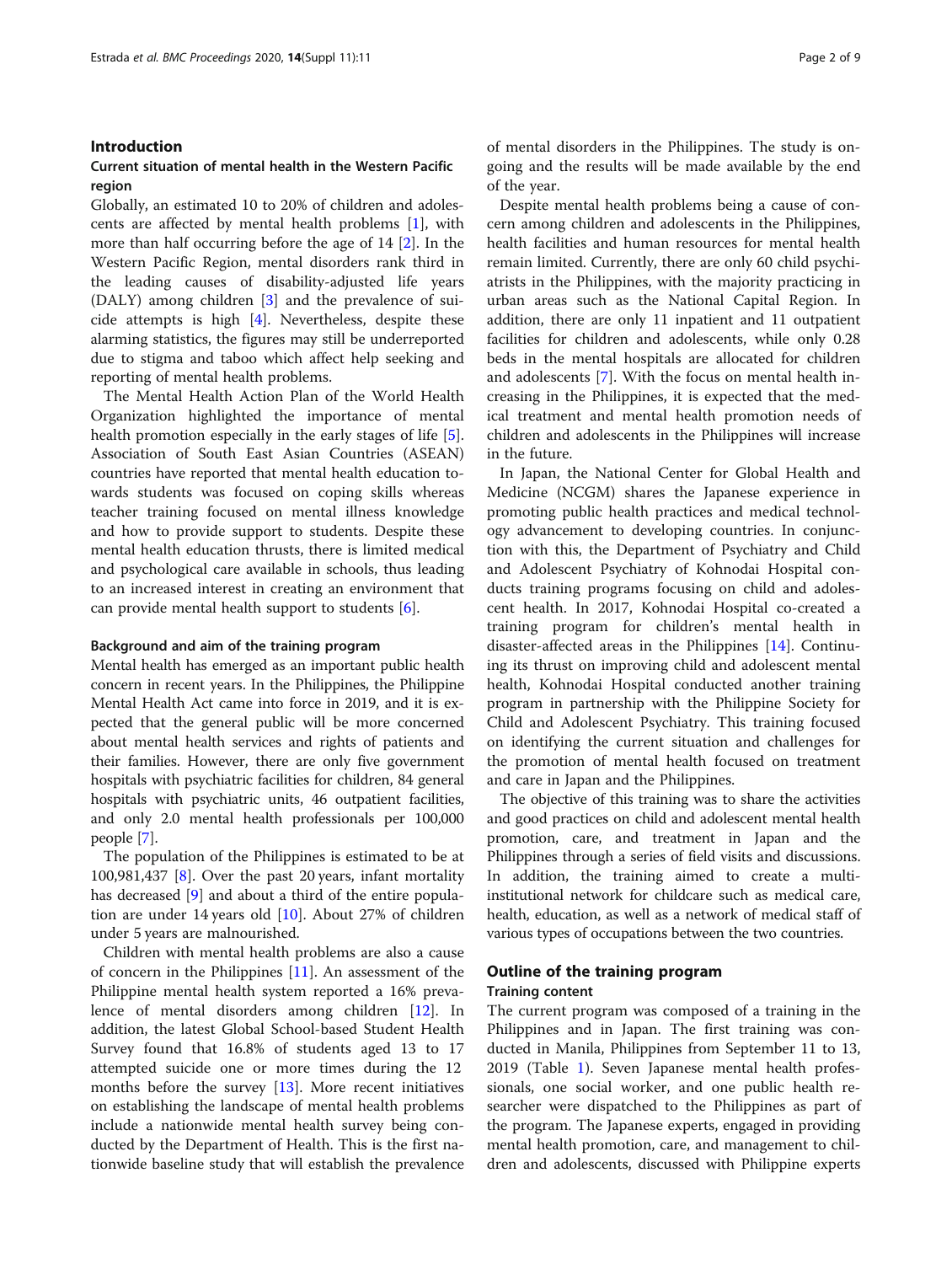<span id="page-2-0"></span>

| Activity                 | Title                                                                                                | Venue               |  |
|--------------------------|------------------------------------------------------------------------------------------------------|---------------------|--|
| Lecture                  | Current situation of Child and Adolescent Psychiatrists (CAP) in Japan                               | Manila, Philippines |  |
|                          | Current situation of Child and Adolescent Psychiatrists (CAP) in the Philippines                     |                     |  |
|                          | Pharmacotherapy for children in Japan                                                                |                     |  |
|                          | Pharmacotherapy for children in the Philippines                                                      |                     |  |
|                          | Child diagnosis in Japan                                                                             |                     |  |
|                          | Child diagnosis in the Philippines                                                                   |                     |  |
|                          | Disaster child psychiatry in Japan                                                                   |                     |  |
|                          | Disaster child psychiatry in the Philippines                                                         |                     |  |
|                          | Child abuse in Japan                                                                                 |                     |  |
|                          | Child abuse in the Philippines                                                                       |                     |  |
| Roundtable<br>discussion | Comparison of the current situation of child and adolescent child psychiatrists in both<br>countries |                     |  |
|                          | Comparison of pharmacotherapy in both countries                                                      |                     |  |
|                          | Comparison of child diagnosis in both countries                                                      |                     |  |
|                          | Comparison of the current situation on disaster child psychiatry in both countries                   |                     |  |
|                          | Comparison of child abuse in both countries                                                          |                     |  |
| Site visit               | National Center for Mental Health                                                                    | Mandaluyong City,   |  |
|                          | Philippine General Hospital                                                                          | Philippines         |  |

common mental health issues, diagnostic techniques, and practices and protocols. In addition, site visits to mental health facilities in the Philippines were conducted as part of the program.

The second training was held in Ichikawa, Japan from November 5 to 7, 2019 (Table [2](#page-3-0)). The participants from the Philippines - composed of four child psychiatrists and a researcher - visited government institutions providing mental health services to children and adolescents. The activities of government institutions that provide assistance related to mental health care to children and their families, including its relationship to the community, were also presented during the training.

## Participants

Nine health experts from Kohnodai Hospital, National Center of Neurology and Psychiatry, and University of the Ryukyus and 31 participants coming from different Philippine health, academic, government, and non-government institutions attended the first training in the Philippines. The second training was attended by five Philippine health experts from the University of the Philippines Manila College of Medicine, College of Public Health, National Center for Mental Health, and the Lung Center of the Philippines. Table [3](#page-3-0) summarizes the profile of the participants in both training programs.

## Training outcome: field observations and round table discussion

## Diagnosis and prevalence of mental health problems

In Japan, increasing cases of Attention Deficit Hyperactivity Disorder (ADHD) and Autism Spectrum Disorder (ASD), futoukou (school refusal), and child abuse are issues of major concern. In the Philippines, child abuse, ADHD, and adjustment disorder were the top primary mental health diagnoses.

Similarities were identified in both countries in terms of trend, screening, and diagnosis of neurodevelopmental disorders. In Japan, a significant increase in cases of ADHD and ASD has been noted in recent years. In 1975, the rate of autism was recorded at 1 in 5000 but it was found to be at 1 in 100 in a more recent survey [\[15](#page-7-0)]. Likewise, the Philippines has reported an increase in cases of ASD, from 500,000 cases in 2008 to 1,000,000 in 2018 [\[16](#page-7-0)]. In both countries, initial identification of neurodevelopmental disorders is conducted in schools. When cases are identified, the schools refer the children to hospitals for diagnosis. However, the limited number of available CAPs poses a constraint.

Japan and the Philippines also identified suicide and gaming disorders as major social issues. In the Philippines, common circumstances which are correlated with mental health issues among youth are: too much academic pressure with great difficulty balancing time and excessive use of digital devices engaging in network gaming and social media. Excessive digital device and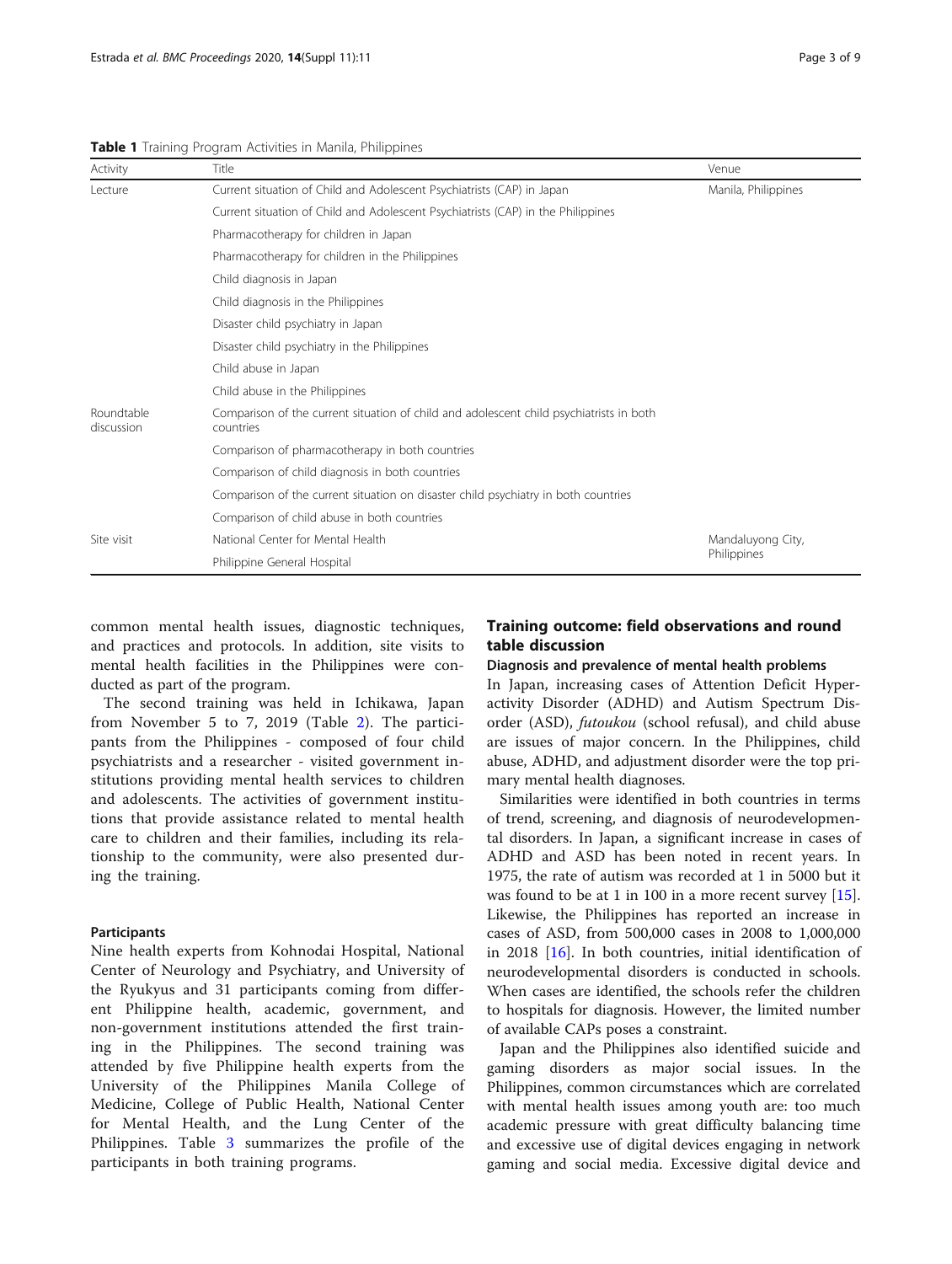<span id="page-3-0"></span>Table 2 Training Program Activities in Ichikawa, Japan

| Activity              | Title                                                                                | Venue           |
|-----------------------|--------------------------------------------------------------------------------------|-----------------|
| Lecture               | Introduction to an Institution for Children's Mental Care and Aftercare for Children | Ichikawa, Japan |
|                       | Disaster Psychiatry                                                                  |                 |
|                       | Training for Child and Adolescent Psychiatrists in Japan                             |                 |
|                       | Child Psychiatry in a Japanese University                                            |                 |
|                       | Psychologists and social workers for child mental health in Japan                    |                 |
| Roundtable discussion | Review of the training program in Japan                                              |                 |
| Site visit            | Ichikawa Rehabilitation Center                                                       |                 |
|                       | Ichikawa City Education Center                                                       |                 |
|                       | Ichikawa City Child Care Support Section                                             |                 |
|                       | Ichikawa Child Consultation Center                                                   |                 |

social media use can lead to depression, breakdown of personal connectedness, and cyberbullying. The Philippines, being one of the most active users of social media sites [\[17](#page-7-0)], is at risk of adolescent addiction and depression. In Japan, First Person Shooting (FPS) games are popular and may pose a dangerous threat to young children.

## Abuse

Psychological abuse in younger children is the most common type of abuse in Japan. Younger children experience higher rates of abuse, with most deaths due to abuse perpetrated by mothers. Neighbors were found to be the most frequent to report cases of child abuse to child counseling centers. Child abuse cases in Japan can be reported to a hotline which is available 24 h a day, 7 days a week and cases are mainly handled by the child counseling center. Currently, child counseling centers are facing difficulties in coping with rapidly increasing cases of child abuse. The number of staff in child counseling centers has

Table 3 Participant profile of the training program in Manila, Philippines and Ichikawa, Japan

| Country     | Profession               | Number         |
|-------------|--------------------------|----------------|
| Japan       | Child psychiatrist       | 7              |
|             | Mental social worker     | 1              |
|             | Professor                | 1              |
| Philippines | Psychiatrist             | 19             |
|             | Municipal Health Officer | 1              |
|             | Psychologist             | 1              |
|             | Psychometrician          | 1              |
|             | Nurse                    | $\mathfrak{D}$ |
|             | Social worker            | 1              |
|             | Assistant Professor      | 4              |
|             | Administrative Assistant | 1              |

increased, but the addition of child counseling centers is an urgent issue since there are few specialized hospitals that can treat children's mental health problems such as post-traumatic stress disorder (PTSD) due to child abuse.

There are more cases of online child sexual exploitation and substance abuse in the Philippines when compared to Japan. The Philippines has been identified as one of the top sources of child pornography material [[18\]](#page-7-0). While cases of antisocial behavior have been decreasing recently in Japan, the Philippines has reported that it is an emerging social issue in the country. In the Philippines, an increasing trend in sexual abuse has been observed [\[18](#page-7-0)]. Physical abuse is likely to be underreported because corporal punishment is a commonly accepted method of disciplining Filipino children. Psychological abuse is the least recognized and reported, even though a national baseline study found that 3 of 5 children experience it [[19](#page-7-0)].

The Women and Child Protection Unit (WCPUs) provide medical and psychosocial care to abused women and children in the Philippines. Trauma-informed psychosocial processing which is based on the principle of cognitive behavioral therapy (CBT) and other therapies are utilized to treat the children brought to the CPU. There are 106 WCPUs distributed in 55 provinces across the country providing 24 h a day, 7 days a week consultation, but there is a lack of mental health professionals in all these WCPUs. Not all WCPUs have a psychiatrist, but it has been proposed to have at least one psychiatrist or psychologist for each CPU. In the meantime, social workers are being trained to process cases being handled by the CPU to address the effects of trauma. More severe cases are referred to the psychologist or psychiatrist of the unit or other government hospitals. For example, the WCPU of the National Center for Mental Health (NCMH), established in 2010, is currently headed by a general psychiatrist with two to three psychiatry residents rotating every 3 months. Most of the cases the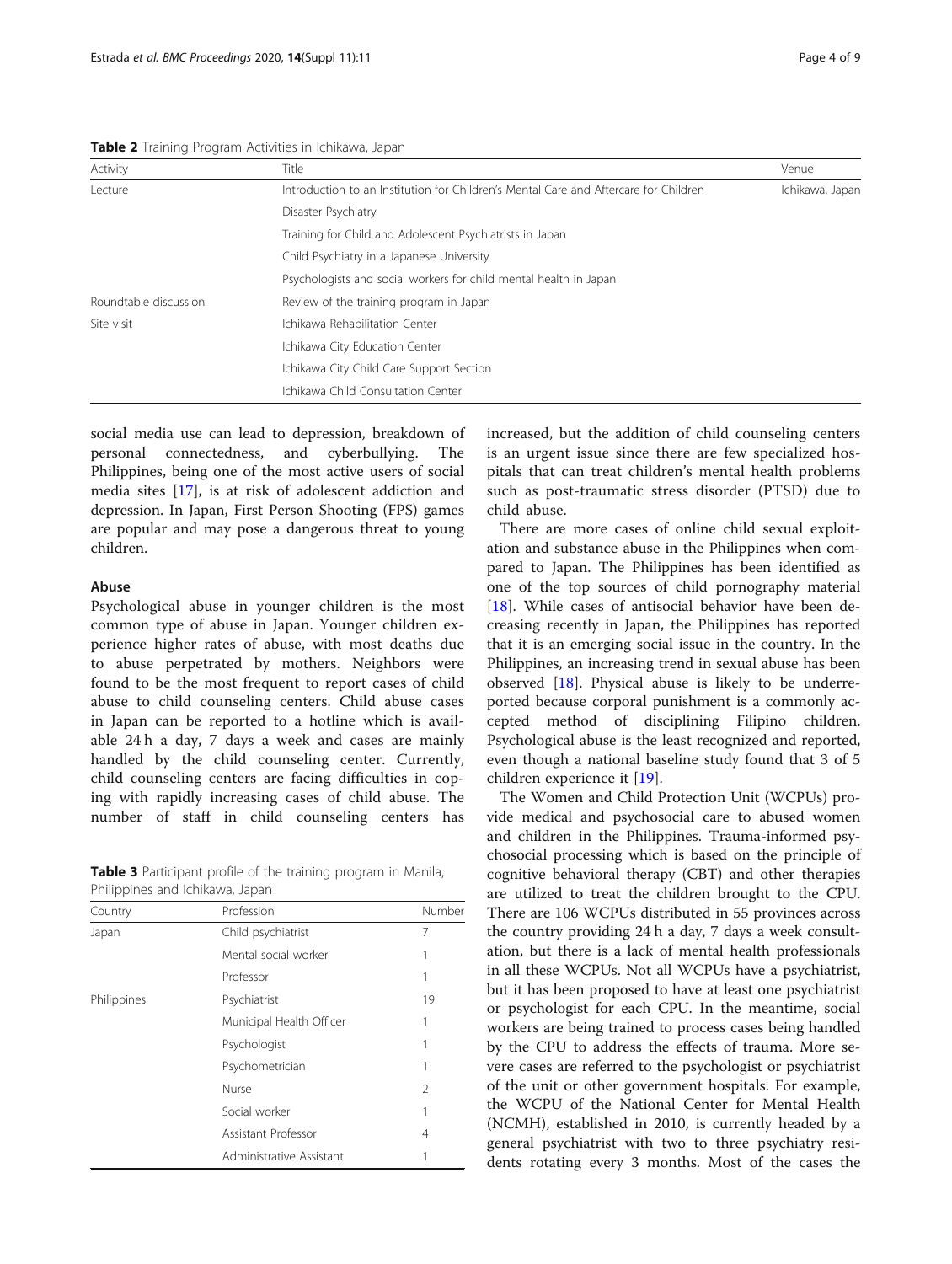WCPU of the NCMH cater to are victims of sexual and physical abuse.

Both countries have identified key strategies in addressing child abuse. In Japan, the national policy focused on service-oriented strategies with three key points: 1) preventing child abuse by conducting home visits; 2) early detection through a regional council for child abuse and child consultation center; and 3) by protection and independent support for abused children. Meanwhile, the Philippine Plan of Action to End Violence Against Children (PPAEVAC) focused on strengthening the administrative aspect of child abuse prevention through the following strategies: development of a national database on child abuse; conduct and utilization of relevant researches on violence against children in all settings; advocacy for laws and policies relevant to violence against children; and strengthening the capacity of Local Councils for the Protection of Children (LPCs).

Schools also play a role in preventing child abuse. The Department of Education of the Philippines has issued DepEd Order no. 40 s. 2012, also known as the Child Protection Policy. This department order describes the policy and guidelines on protecting children in school from bullying, violence, exploitation, discrimination, and abuse [[20\]](#page-8-0). In Japan, when cases of abuse are discovered, the school principal handles the case.

## Human resources for mental health

The lack of child psychiatrists is common in both countries. In Japan, there are 361 accredited doctors by the Japan Child and Adolescent Psychiatric Association as of June 2019. The number of child and adolescent psychiatrists in Japan are fewer when compared with the US and Europe. As of this writing, there are only 60 child psychiatrists and eight fellows in training in the Philippines, with most of the child psychiatrists practicing in Manila. Compounding the severe lack of child psychiatrists in the Philippines is the decision of some child psychiatrists to practice their profession overseas. As a response to the inadequate number of child psychiatrists in both countries, pediatricians are being trained on how to deal with patients with depression or suicidal ideation or behaviors.

Child and adolescent psychiatrists in both countries also need to go through general psychiatry for three to 4 years before they can proceed to child and adolescent psychiatry (CAP). In Japan, there is no curriculum for CAP but the certification to practice as a CAP is being administered by the Japanese Child and Adolescent Psychiatry Society (JSCAP). The curriculum for the subspecialization of CAP in the Philippines is developed and administered by the Philippine Psychiatric Association (PAP) through the Philippine Society of Child and Adolescent Psychiatry (PSCAP). In order to be a recognized fellow, psychiatrists must pass a written and oral examination. However, the two countries differ in terms of training programs for child and adolescent psychiatry. In Japan, there is no national training program for CAPs, while there are three training programs for CAPs in the Philippines.

There is also a lack of psychologists in both countries. There are no child psychologists in Japan but there are many adult psychologists working in the field of child psychology. The Philippines also faces the challenge of having very few child psychologists in the country.

In addition to the lack of child psychiatrists and psychologists in both countries, Japan and the Philippines also lack teachers who can teach children with special needs (SPED teachers). Japan also faces increasing cases of futoukou, or children who refuse to go to school. School refusal is a complex problem and is possibly caused by several factors such as school bullying, trauma, and relationship issues. Meanwhile, in the Philippines, teachers who encounter children with behavioral problems conduct home visits to determine what kind of support, e.g. referral, the children and their family need. Some children drop out of school due to conduct problems.

Some differences in terms of the availability of mental health workers in the school setting were also noted. In Japan, all schools have a school nurse, majority have a school counselor, and some schools even have a social worker. The guidance counselors and teachers play a major role in detecting mental health problems among students and are trained to deal with mental health issues. In contrast, most of the public schools in the Philippines have nurses assigned at the division level (i.e. one nurse provides school health services for several schools). In addition, due to a lack of guidance counselors in public schools, some schools assign a school guidance teacher. However, private schools have their own school nurse and guidance counselor.

## Health financing

In Japan, the national health insurance provides 100% subsidy for inpatient and outpatient medical expenses of children below junior high school age (i.e. below 15 years old) care. After junior high school, medical expenses are partially subsidized by the government (70%) and the remaining costs will be out-of-pocket (30%). However, children sometimes need to wait for 3 months to a year to see a specialist due to the overcrowding of hospital CAP units. Financial resources from the welfare section of local governments are also available to provide support to families.

In the Philippines, majority of individuals with mental health disorders pay mostly or entirely out-of-pocket for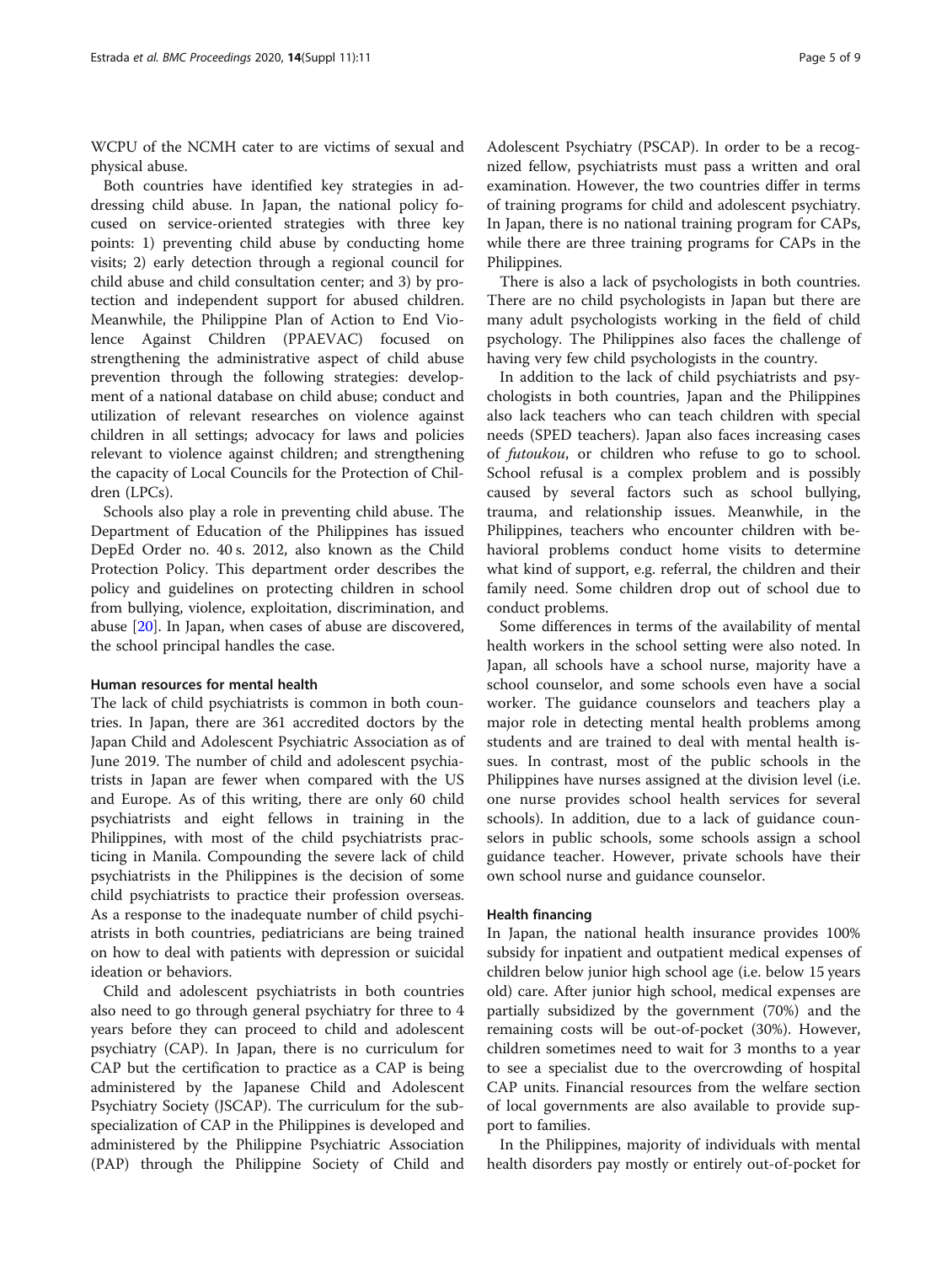services and medicines. However, inpatient care at government hospitals is free since the care and treatment of individuals with major mental disorders such as bipolar disorder, depression, and psychosis are covered by the national health insurance [\[7\]](#page-7-0). Nevertheless, the Philippine Health Insurance only reimburses the first week of confinement and it is selective about the diseases it covers. Moreover, it does not cover child mental health. Upon discharge from an inpatient facility, patients can avail of free medicines from the Department of Health's Medicine Access Program. Patients can also apply to the Philippine Charity Sweepstakes Office (PCSO) which can cover at least 3 months' worth of free medication provided that the medical doctor will give the medical abstract. Discounts can also be applied for persons with disability (PWDs) when they purchase medicines. Outpatient cases are not subsidized by the government and patients need to pay 100% of the cost from their own pocket.

## Pharmacotherapy

The same medications for ADHD, depression, and childhood depression are available in both Japan and the Philippines. Drugs for ADHD such as methylphenidate (MPH) and atomoxetine (ATX) and drugs for ASD such as risperidone (RSP) and aripiprazole (APZ) are being used in both countries. However, more medicines are available in Japan. For example, drugs such as amphetamine, guanfacine (GXR) and lisdexamfetamine (LDX) for the treatment of ADHD and pimozide for ASD are available in Japan but not in the Philippines. Unlike Japan, the Philippines does not use psychostimulants as first line drugs for ADHD treatment.

The Philippines follows the UK National Institute for Health and Care Guidelines (NICE) Clinical Guideline for Autism management for pharmacological treatment. It also emphasizes that treatment requires multidisciplinary action. The environment may play a role why children are exhibiting challenging behaviors hence it is recommended to address environmental factors prior to recommending medication.

In contrast with the Philippines, where off-label use of medicines is not commonly practiced, the off-label use of psychotropic drugs among children in Japan is common. Almost all Pharmaceuticals and Medical Devices Agency (PMDA)-approved drugs are authorized for use among children in Japan. The off-label use of antipsychotics is not associated with patient refusal of the prescription; rather, the most common factor for patient refusal of medications was the belief that antidepressant use causes more harm than good. Glucose and prolactin monitoring are infrequent in children initiated with antipsychotic therapy [[21\]](#page-8-0). Concern in the use of antipsychotics in pediatric patients in Japan is also limited but there is a need for psychiatrists to routinely monitor the metabolic condition of patients. Additionally, standard educational programs and practice guidelines that provide evidence-based support to psychiatrists for prescription of psychotropic drugs are needed in Japan.

Both countries reported that a special license is needed by psychiatrists to prescribe certain stimulants such as methylphenidate. However, the prescription rate of MPH in Japan is lower than that in other countries, which may be associated with the restriction policy for prescribing stimulants in Japan.

## Psychosocial intervention

Both countries employed multidisciplinary teams to manage cases. The team is composed of child psychiatrists, social workers, nurses, and occupational therapists. For child abuse cases in both Japan and the Philippines, social workers serve as case managers.

Japanese CAPs are trained on different forms of psychotherapy during their training. Trauma-focused Cognitive Behavioral Therapy (TF-CBT), adapted from Cognitive Behavioral Therapy (CBT), is widely used for abused children in Japan. In the Philippines, some social workers are trained to conduct CBT-based therapy for child abuse cases.

Charging fees for psychotherapy are unclear for both countries. Psychotherapy provided by public Japanese facilities are free. In the Philippines, government hospitals with psychiatric facilities do not charge consultation fee. In some of these hospitals, there is an initial expense for the payment of a hospital ID. Expenses for laboratory examinations are paid for by the patient.

## Disaster child psychiatry

In times of disasters, children experience a wide range of mental and behavioral disturbances such as sleeplessness, fear, anxiety, depression, and post-traumatic stress disorder [\[22](#page-8-0)]. In Japan, children who were affected by the GEJE experienced long-term sleep disruption [\[23](#page-8-0)], with children from the affected Fukushima area exhibiting increasing numbers of suicide, child abuse, bullying, and absenteeism. Suicide risk and psychological symptoms were also observed among junior high school students 5 years after the GEJE. Children with evacuation experience and living in temporary housing had externalization symptoms. Economic disparities, the parents' mental state and less social support may affect the children. In the Japanese experts' experience, care for disabled children after disasters is also a challenge; children with ASD have difficulty adjusting to the crowded evacuation centers.

Evacuation centers in the Philippines are usually crowded after a disaster and this in turn, affect the mental health of the children and their family. Adding to this problem is the lack of mental health services for children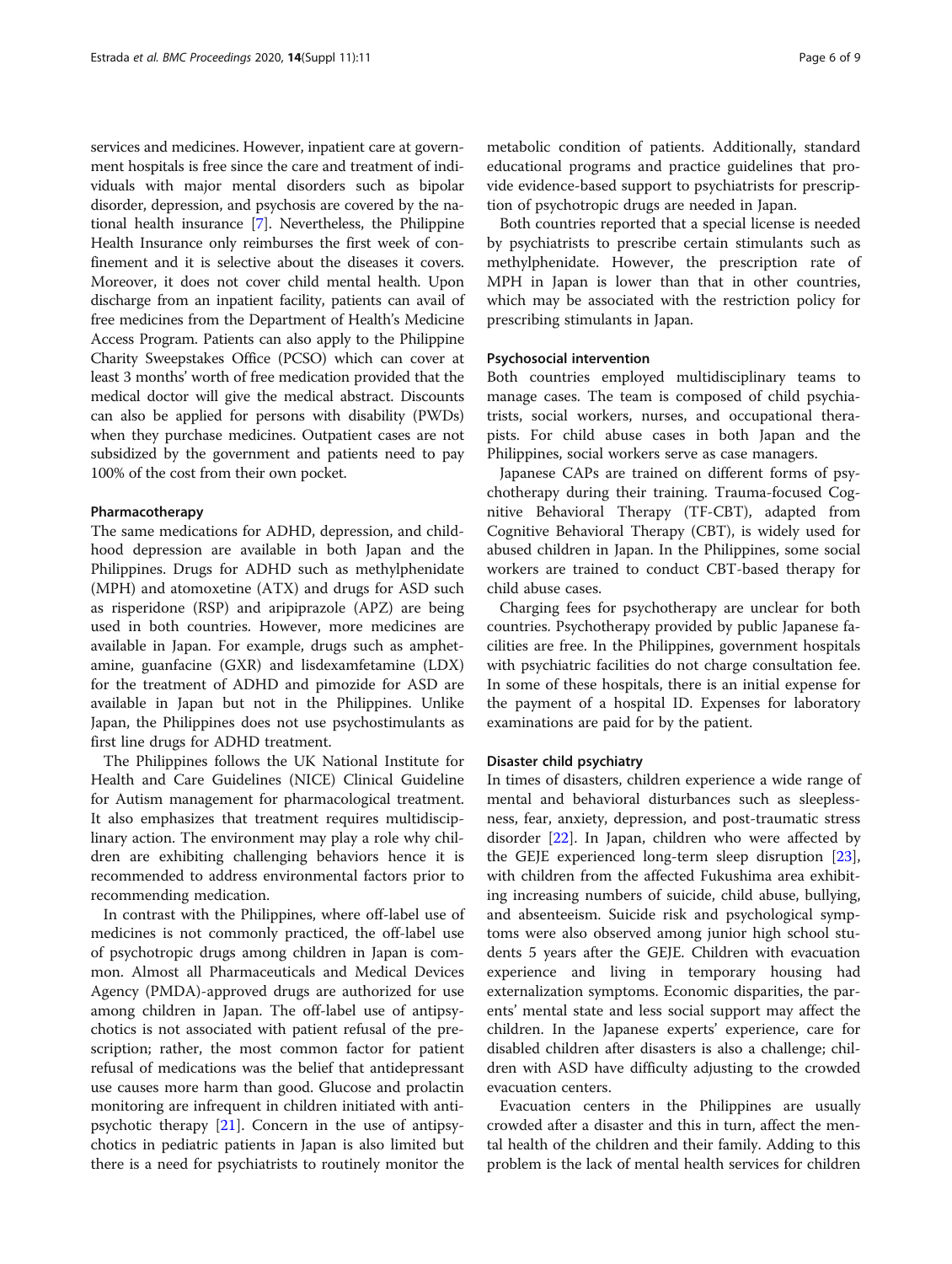in the Philippines after disasters. Due to the small number of practicing child psychiatrists in the country, adult psychiatrists have also been trained on how to deal with trauma of children after disasters and they examine child patients in some cases. Psychologists also help out during disasters. The Philippine Psychiatric Association also train people to process the trauma that children have experienced.

In the Philippines, where more than 90% of the total population identify as Christians, religion plays a major role in the social fabric and has become an important pathway for psychosocial support. Faith-based organizations have established mental health and psychosocial support services (MHPSS) especially during times of disasters, such as when Typhoon Haiyan struck in 2013 [[24\]](#page-8-0).

Mental health problems can impact children long after the disaster [[25](#page-8-0)], hence providing mental health support is vital [\[26\]](#page-8-0). Following traumatic experiences such as disasters, schools, especially teachers, can play a key role in maintaining the well-being of children and adolescents [[27](#page-8-0), [28](#page-8-0)]. Psychological first aid is described as a "humane, supportive response to a fellow human being who is suffering and who may need support" [\[29](#page-8-0)]. In Japan and the Philippines, teachers undergo training on psychological first aid (PFA) and are being trained to identify children who are traumatized. Teachers are also trained on some play sessions and storytelling they can use with the children to help them deal with their trauma. In terms of psychological preparedness, Japan does not have psychological preparedness in schools. In the Philippines, while psychological preparedness is not integrated in the curriculum, some schools conduct trainings on psychological preparedness for teachers and students alike.

Differences were also observed in terms of government response to disasters. Concerted efforts by the Japanese government facilitated an efficient response to the needs of the population affected by the disaster. The Great Hanshin-Awaji Earthquake, which occurred in 1995, was the first disaster that focused on the need for mental health care for affected individuals. Interest in volunteer activities spiked in the aftermath of this disaster. In 2011, Kokoronokea (mental healthcare in Japanese) team provided medical support specializing psychiatry during the Great East Japan Earthquake (GEJE) and in 2013 the Disaster Psychiatric Assistance Team (DPAT) was established from this experience. The importance of providing support for carers or supporters and collaborating with educational institutions and school counselors were also vital lessons that Japan learned from the 2016 Kumamoto earthquake. In contrast, the Philippine experience during the aftermath of Typhoon Haiyan in 2013 highlighted the need for better coordination among non-

government organizations as well as between these organizations and the government.

## Conclusion

The activities of the training program held in Japan and the Philippines successfully provided an opportunity to share the current situation on the care, diagnosis, and management of mental disorders in children and adolescents in the Philippines and Japan. In addition, the training program enabled Japanese and Philippine experts to identify similarities and differences and sharing of best practices between the two countries. The importance of creating partnerships with the religious sector was also highlighted. The training program is expected to create more opportunities for exchanging best practices on child and adolescent mental health promotion and care among countries in the future.

## Clinical implication and recommendation

Based on the outcome of the roundtable discussions, it is recommended to collaborate with the societies of other practitioners such as pediatricians, psychologists, teachers, and social workers to improve the identification and diagnosis of mental disorders. In addition, training other practitioners in identifying cases of mental disorders among children and adolescents can help ease the lack of child and adolescent psychiatrists in both countries.

Further studies on pharmacotherapy dosages specific to Asian setting needs to be done. In addition, developing clinical guidelines and protocols at the country or regional levels for treating children with mental disorders is also recommended. A standard system for availing of psychotherapy including its payment schemes will also be beneficial to children and families who avail of these services.

Cooperation between government efforts pre, during and post disasters is necessary to ensure that affected children and their families are provided with the needed and appropriate care and support. It is also important to provide long-term support to ensure the well-being of children and adolescents. Likewise, psychosocial preparedness needs to be integrated into school and community activities to equip the population with the knowledge and skills that are needed before, during, and after a disaster.

## Abbreviations

ADHD: Attention deficit hyperactivity disorder; APZ: Aripiprazole; ASD: Autism spectrum disorder; ASEAN: Association of South East Asian Nations; ATX: Atomoxetine; CAP: Child and adolescent psychiatry; CBT: Cognitive behavioral therapy; DALY: Disability-adjusted life years; DPAT: Disaster Psychiatric Assistance Team; FPS: First Person Shooting; GEJE: Great East Japan Earthquake; GXR: Guanfacine; JSCAP: Japanese Child and Adolescent Psychiatry Society; LDX: Lisdexamfetamine; LPC: Local Councils for the Protection of Children; MHGap: Mental Health Gap; MHPSS: Mental Health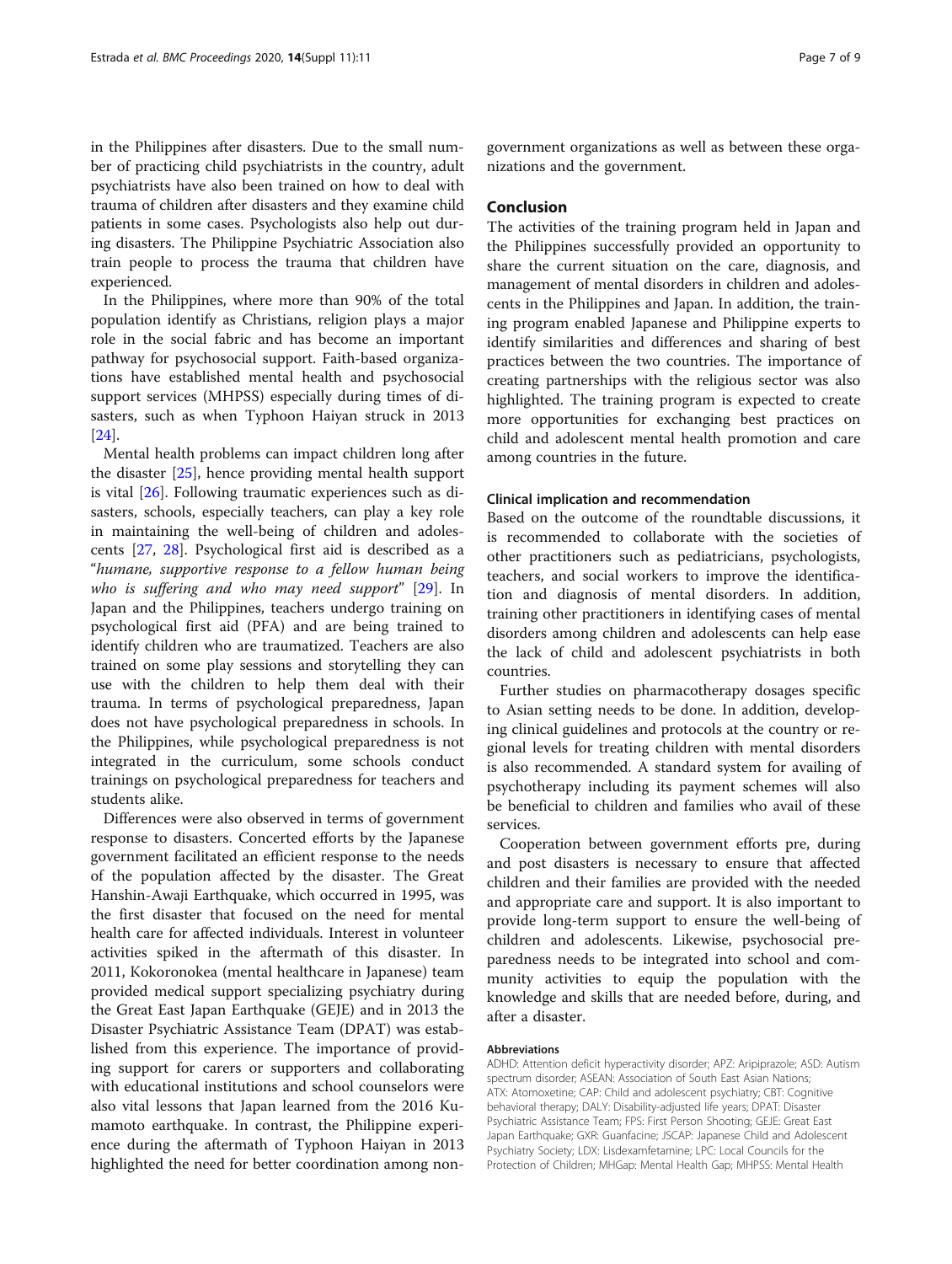<span id="page-7-0"></span>and Psychosocial Support Services; MPH: Methylphenidate; NCGM: National Center for Global Health and Medicine; PAP: Philippine Psychiatric Association; PCSO: Philippine Charity Sweepstakes Office; PFA: Psychological first aid; PPAEVAC: Philippine Plan of Action to End Violence Against Children; PSCAP: Philippine Society of Child and Adolescent Psychiatry; PTSD: Post-traumatic stress disorder; PWD: Persons with disability; RSP: Risperidone; TF-CBT: Trauma-focused cognitive behavioral therapy; WCPU: Women and Child Protection Unit

#### Acknowledgments

We would like to express our deepest appreciation to the Philippine Society of Child and Adolescent Psychiatry, National Center for Mental Health, Philippine General Hospital, Department of Education in the Philippines, Ichikawa City Education Center, Ichikawa City Child Care Support Section, and Ichikawa Child Consultation Center in Japan.

### Authors' contributions

MU, NS, YH, JK, ERG, and CL planned the training program. MU, NS, YH, IH, NT, HK, KK, NB, RAC, JFDL, and CL delivered presentations as part of the training program. All authors (CAE, MU, NS, ERG, CL, NB, JFDL, RAC, CT, NT, IH, JM, HK, KK, YY, YH, JK) participated in the field visits and roundtable discussions. CAE, UM, NS, NB, ERG, NT, RAC, CT, JFDL, NB, and CL contributed to the manuscript. All the authors had read and approved the final version of the manuscript.

#### Funding

This program was funded by the International Promotion of Japan's Healthcare Technologies and Services in 2019 conducted by the National Center for Global Health and Medicine under the Ministry of Health, Labor and Welfare, Japan. Publication of this article was sponsored by the National Center for Global Health and Medicine grant (30–3).

#### Availability of data and materials

Not applicable.

Ethics approval and consent to participate Not applicable.

#### Consent for publication

Not applicable.

#### Competing interests

The authors declare that they have no competing interests.

#### Author details

<sup>1</sup>Department of Environmental and Occupational Health, College of Public Health University of the Philippines Manila SEAMEO TROPMED Philippines Regional Centre for Public Health, Hospital Administration, Environmental and Occupational Health, Manila, Philippines. <sup>2</sup>Department of Child and Adolescent Psychiatry, Kohnodai Hospital, National Center for Global Health and Medicine, Ichikawa, Japan. <sup>3</sup>Department of Psychiatry, National Center Hospital of Neurology and Psychiatry, Kodaira, Japan. <sup>4</sup>Department of Health Promotion and Education, College of Public Health University of the Philippines Manila, SEAMEO TROPMED Philippines Regional Centre for Public Health, Hospital Administration, Environmental and Occupational Health, Manila, Philippines. <sup>5</sup>College of Medicine, University of the Philippines Manila, Manila, Philippines. <sup>6</sup>West Visayas State University Medical Center, Iloilo, Philippines. <sup>7</sup> Lung Center of the Philippines, Quezon City, Philippines.<br><sup>8</sup>National Conter for Mental Health, Mandaluyong City, Philippines. <sup>8</sup>National Center for Mental Health, Mandaluyong City, Philippines. 9 Department of Neuropsychiatry, Kindai University Faculty of Medicine, Osakasayama, Osaka, Japan. 10Office of Social Work Service, Kohnodai Hospital, National Center for Global Health and Medicine, Ichikawa, Japan. 'Department of Psychiatry, Tokyo Medical University, Tokyo, Japan. 12Department of Neuropsychiatry, Kanazawa Medical, Ishikawa, Japan. <sup>13</sup>Department of Neuropsychiatry, Faculty of Life Sciences, Kumamoto University, Kumamoto, Japan. 14Department of Global Health, Graduate School of Health Sciences, Faculty of Medicine, University of the Ryukyus, Okinawa, Japan.

#### Published: 3 August 2020

## References

- 1. Child and adolescent mental health [Internet]. World Health Organization. [cited 2020 Mar 06.]. Available from: [https://www.who.int/mental\\_health/](https://www.who.int/mental_health/maternal-child/child_adolescent/en/) [maternal-child/child\\_adolescent/en/](https://www.who.int/mental_health/maternal-child/child_adolescent/en/).
- 2. Kessler RC, Angermeyer M, Anthony JC, et al. Lifetime prevalence and ageof-onset distributions of mental disorders in the World Health Organization's world mental health survey initiative. World Psychiatry. 2007; 6:168–76.
- 3. Baranne ML, Falissard B. Global burden of mental disorders among children aged 5–14 years. Child Adolesc Psychiatry Ment Health. 2018;12(1):19.
- 4. Uddin R, Burton NW, Maple M, Khan SR, Khan A. Suicidal ideation, suicide planning, and suicide attempts among adolescents in 59 low-income and middle-income countries: a population-based study. Lancet Child Adolesc Health. 2019;3(4):223–33.
- 5. World Health Organization. Mental Health Action Plan 2013–2020 [Internet]. World Health Organization; 2013 [cited 2020 Mar 10]. Available from [https://](https://apps.who.int/iris/bitstream/handle/10665/89966/9789241506021_eng.pdf;jsessionid=3E09FA457C31F4CAF837E14AD6FD2B18?sequence=1) [apps.who.int/iris/bitstream/handle/10665/89966/9789241506021\\_eng.pdf;](https://apps.who.int/iris/bitstream/handle/10665/89966/9789241506021_eng.pdf;jsessionid=3E09FA457C31F4CAF837E14AD6FD2B18?sequence=1) [jsessionid=3E09FA457C31F4CAF837E14AD6FD2B18?sequence=1.](https://apps.who.int/iris/bitstream/handle/10665/89966/9789241506021_eng.pdf;jsessionid=3E09FA457C31F4CAF837E14AD6FD2B18?sequence=1)
- 6. Nishio A, Kakimoto M, Bernardo TM, Kobayashi J. Current situation and comparison of school mental health in ASEAN countries. Pediatr Int. 2020; 62(4):438–43.
- 7. Mental Health Atlas 2017 Member State Profile Philippines [Internet]. World Health Organization; 2017 [cited 2020 Jan 24]. Available from [https://www.](https://www.who.int/mental_health/evidence/atlas/profiles-2017/PHL.pdf?ua=1) [who.int/mental\\_health/evidence/atlas/profiles-2017/PHL.pdf?ua=1](https://www.who.int/mental_health/evidence/atlas/profiles-2017/PHL.pdf?ua=1).
- 8. Philippine Statistics Authority. Highlights of the Philippine Population 2015 Census of Population [Internet]. Philippine Statistics Authority. 2016 [cited 2020 Mar 10]. Available from: [https://psa.gov.ph/content/highlights](https://psa.gov.ph/content/highlights-philippine-population-2015-census-population)[philippine-population-2015-census-population.](https://psa.gov.ph/content/highlights-philippine-population-2015-census-population)
- 9. 2017 National Demographic and Health Survey Key Findings [Internet]. Philippine Statistics Authority; 2017 [cited 2020 Jan 24]. Available from: [http://www.psa.gov.ph/sites/default/files/2017%20PHILIPPINES%20NDHS%2](http://www.psa.gov.ph/sites/default/files/2017%20PHILIPPINES%20NDHS%20KEY%20FINDINGS_092518.pdf) [0KEY%20FINDINGS\\_092518.pdf.](http://www.psa.gov.ph/sites/default/files/2017%20PHILIPPINES%20NDHS%20KEY%20FINDINGS_092518.pdf)
- 10. The World Factbook: Philippines [Internet]. Central Intelligence Agency. Central Intelligence Agency; 2018 [cited 2020 Jan 24]. Available from: [https://www.cia.gov/library/publications/the-world-factbook/geos/rp.](https://www.cia.gov/library/publications/the-world-factbook/geos/rp.html#field-anchor-people-and-society-population-distribution) [html#field-anchor-people-and-society-population-distribution](https://www.cia.gov/library/publications/the-world-factbook/geos/rp.html#field-anchor-people-and-society-population-distribution).
- 11. Cagande C. Child Mental Health in the Philippines. Adolesc Psychiatry. 2013; 3(1). [https://doi.org/10.2174/2210676611303010003.](https://doi.org/10.2174/2210676611303010003)
- 12. WHO-AIMS Report on Mental Health System in the Philippines [Internet]. World Health Organization; 2007 [cited 2020 Jan 24]. Available from: [https://](https://www.who.int/mental_health/evidence/philippines_who_aims_report.pdf) [www.who.int/mental\\_health/evidence/philippines\\_who\\_aims\\_report.pdf](https://www.who.int/mental_health/evidence/philippines_who_aims_report.pdf).
- 13. NCDs | Global school-based student health survey (GSHS) [Internet]. World Health Organization. World Health Organization; 2019 [cited 2020 Jan 24]. Available from: [https://www.who.int/ncds/surveillance/gshs/PIH2015\\_fact\\_sheet.pdf.](https://www.who.int/ncds/surveillance/gshs/PIH2015_fact_sheet.pdf)
- 14. Usami M, Lomboy MF, Satake N, Estrada CA, Kodama M, Gregorio ER Jr, Suzuki Y, Uytico RB, Molon MP, Harada I, Yamamoto K. Addressing challenges in children's mental health in disaster-affected areas in Japan and the Philippines–highlights of the training program by the National Center for Global Health and Medicine. In: BMC proceedings; 2018. (Vol. 12, No. 14, pp. 1-8). BioMed Central.
- 15. Weintraub K. Autism counts. Nature. 2011;479(7371):22.
- 16. Lambatin LO. DOH6: Persons with autism rising [Internet]. PIA News. Philippine Information Agency; 2018 [cited 2020 Mar 09]. Available from: <https://pia.gov.ph/news/articles/1006481>.
- 17. Pond R, Leeding G, Ryan Dubras W-DD. Digital 2020: 3.8 billion people use social media [Internet]. We Are Social. 2020 [cited 2020 Mar 10]. Available from: [https://wearesocial.com/blog/2020/01/digital-2020-3-8-billion-people](https://wearesocial.com/blog/2020/01/digital-2020-3-8-billion-people-use-social-media)[use-social-media.](https://wearesocial.com/blog/2020/01/digital-2020-3-8-billion-people-use-social-media)
- 18. UNICEF Philippines. A Systematic Literature Review of the Drivers of Violence Affecting Children in the Philippines [Internet]. UNICEF Philippines; 2016 [cited 23 March 2020]. Available from: [https://www.unicef.org/](https://www.unicef.org/philippines/media/506/file/National%20Baseline%20Study%20on%20Violence%20Against%20Children%20in%20the%20Philippines:%20Systematic%20literature%20review%20of%20drivers%20of%20violence%20affecting%20children%20(executive%20summary).pdf) [philippines/media/506/file/National%20Baseline%20Study%20on%2](https://www.unicef.org/philippines/media/506/file/National%20Baseline%20Study%20on%20Violence%20Against%20Children%20in%20the%20Philippines:%20Systematic%20literature%20review%20of%20drivers%20of%20violence%20affecting%20children%20(executive%20summary).pdf) [0Violence%20Against%20Children%20in%20the%20Philippines:%2](https://www.unicef.org/philippines/media/506/file/National%20Baseline%20Study%20on%20Violence%20Against%20Children%20in%20the%20Philippines:%20Systematic%20literature%20review%20of%20drivers%20of%20violence%20affecting%20children%20(executive%20summary).pdf) [0Systematic%20literature%20review%20of%20drivers%20of%20violence%2](https://www.unicef.org/philippines/media/506/file/National%20Baseline%20Study%20on%20Violence%20Against%20Children%20in%20the%20Philippines:%20Systematic%20literature%20review%20of%20drivers%20of%20violence%20affecting%20children%20(executive%20summary).pdf) [0affecting%20children%20\(executive%20summary\).pdf.](https://www.unicef.org/philippines/media/506/file/National%20Baseline%20Study%20on%20Violence%20Against%20Children%20in%20the%20Philippines:%20Systematic%20literature%20review%20of%20drivers%20of%20violence%20affecting%20children%20(executive%20summary).pdf)
- 19. Council for the Welfare of Children, UNICEF Philippines. National Baseline Study on Violence Against Children: Philippines Executive Summary [Internet]. 2016 [cited 23 March 2020]. Available from: [https://www.unicef.](https://www.unicef.org/philippines/media/491/file/National%20Baseline%20Study%20on%20Violence%20Against%20Children%20in%20the%20Philippines:%20Results%20(executive%20summary).pdf) [org/philippines/media/491/file/National%20Baseline%20Study%20on%2](https://www.unicef.org/philippines/media/491/file/National%20Baseline%20Study%20on%20Violence%20Against%20Children%20in%20the%20Philippines:%20Results%20(executive%20summary).pdf)